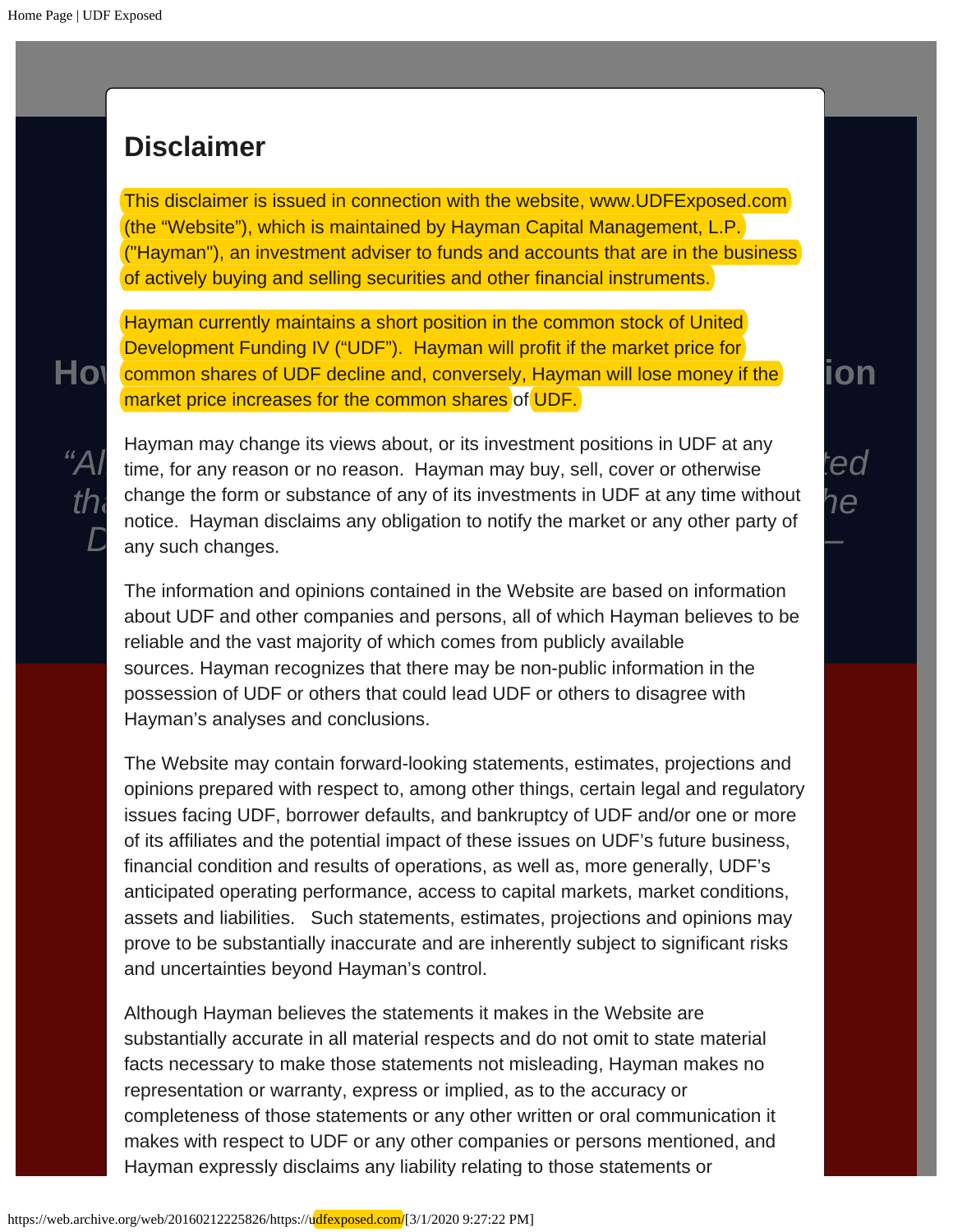UDF and others should conduct their own independent investigation and analysis of those statements and communications and of UDF and any other companies to which those statements or communications may be relevant.

Hayman: Character of mising and the use of the second the Website. No warranty is made that data **Conflict of Interest** or information, whether derived or obtained from filings made with the U.S. The Website may also contain links to public filings, articles and/or videos. Hayman has not sought or obtained consent from any third party to use any statements or information, which are described in the Website as having been obtained or derived from statements made or published by third parties. Any such statements or information should not be viewed as indicating the support of such Securities and Exchange Commission, any other regulatory agency or from any third party, are accurate.

> **K** K<sub>now</sub> Speak as of the The statements by Hayman on the Website are not investment advice or a recommendation or solicitation to buy or sell any securities. Except where otherwise indicated, those statements speak as of the date made, and Hayman undertakes no obligation to correct, update or revise those statements or to otherwise provide any additional materials. Hayman also undertakes no commitment to take or refrain from taking any action with respect to UDF or any other company.

All users agree and consent to exclusive jurisdiction and venue of any dispute or proceeding relating to or arising from the Website or any related subject matter in the Courts of the State of Texas in Dallas County or in the Federal courts located in the Northern District of Texas [Dallas Division]. As used herein, except to the extent the context otherwise requires, "Hayman" includes its affiliates and funds and accounts it manages or advises and their respective partners, directors, officers, and employees.

I confirm that I have read, understand and accept the terms of this website.

**ENTER SITE** Enter Site

**han: Case Scheme Work**

## **[News: Dallas Morning News on](https://web.archive.org/web/20160212225826/http://www.dallasnews.com/business/stocks/20151221-anonymous-allegations-of-improper-deals-hammer-united-development-fundings-stock.ece) [UDF](https://web.archive.org/web/20160212225826/http://www.dallasnews.com/business/stocks/20151221-anonymous-allegations-of-improper-deals-hammer-united-development-fundings-stock.ece)**

## **[News: Forbes on UDF](https://web.archive.org/web/20160212225826/http://www.forbes.com/sites/bradthomas/2015/12/11/this-could-be-texas-toast-for-united-development-funding/#4bc0c1fd12c1739f8c8612c1)**

 *Posted December 11, 2015*

 *Posted December 21, 2015*

https://web.archive.org/web/20160212225826/https://udfexposed.com/[3/1/2020 9:27:22 PM]